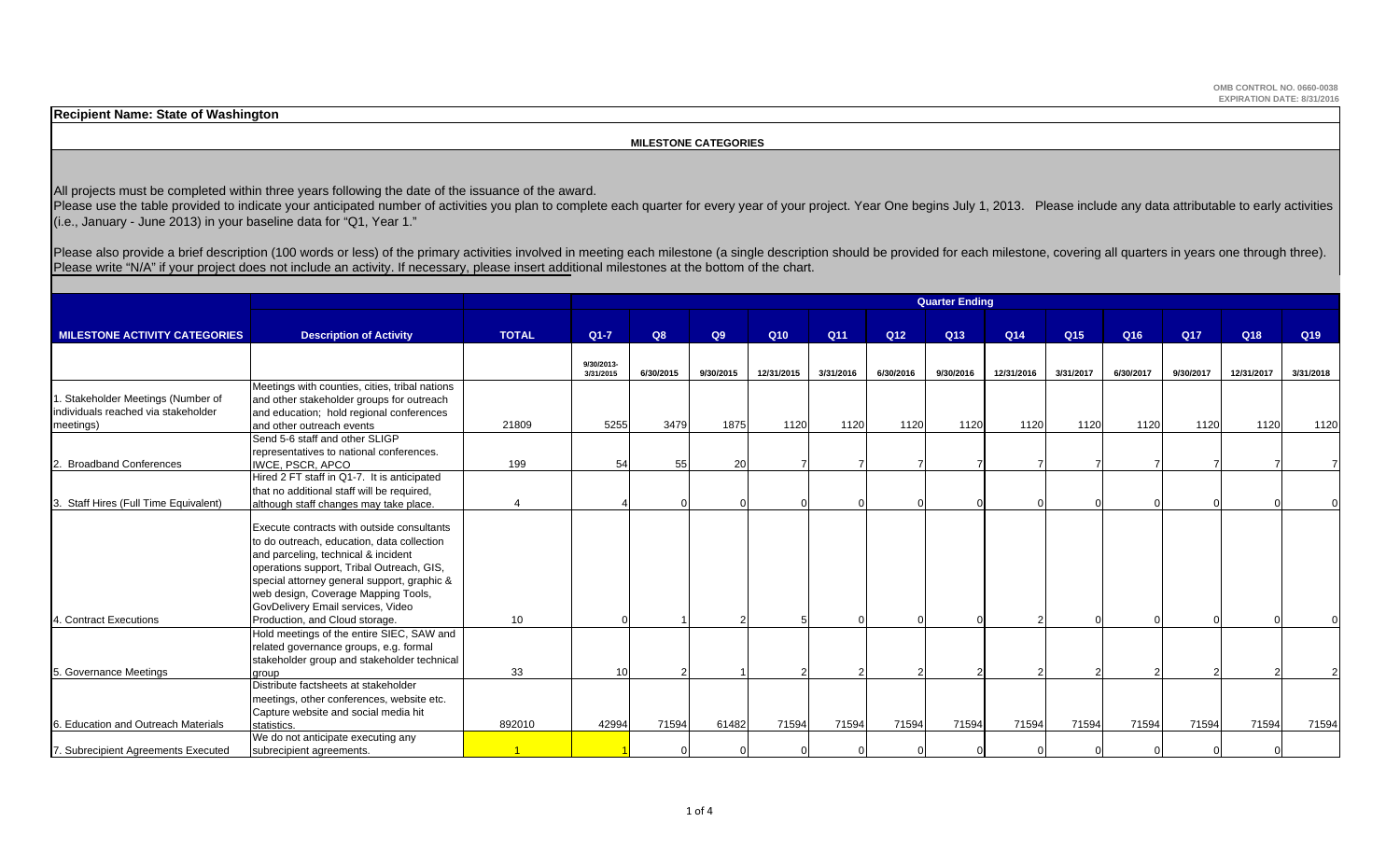|                                                |                                                                                                                                                                                                                                                                                                                                                                                                                                                                   |              |         |                             |                                                                                 |           |         |                                                   | <b>Quarter Ending</b> |         |                   |                 |         |         |                 |
|------------------------------------------------|-------------------------------------------------------------------------------------------------------------------------------------------------------------------------------------------------------------------------------------------------------------------------------------------------------------------------------------------------------------------------------------------------------------------------------------------------------------------|--------------|---------|-----------------------------|---------------------------------------------------------------------------------|-----------|---------|---------------------------------------------------|-----------------------|---------|-------------------|-----------------|---------|---------|-----------------|
|                                                |                                                                                                                                                                                                                                                                                                                                                                                                                                                                   |              |         |                             |                                                                                 |           |         |                                                   |                       |         |                   |                 |         |         |                 |
| <b>MILESTONE ACTIVITY CATEGORIES</b>           | <b>Description of Activity</b>                                                                                                                                                                                                                                                                                                                                                                                                                                    | <b>TOTAL</b> | $Q1-7$  | Q8                          | Q9                                                                              | Q10       | Q11     | Q12                                               | Q13                   | Q14     | Q <sub>15</sub>   | Q <sub>16</sub> | Q17     | Q18     | Q <sub>19</sub> |
| 8. Phase 2 - Coverage                          | Develop and distribute surveys to perform<br>FirstNet determined data collection activities<br>for coverage objectives and coverage<br>phases. 11 regional workshops/meetings to<br>promote data collection. Develop mapping<br>to for collection of data related to current<br>coverage and critical coverage areas.                                                                                                                                             | N/A          |         |                             | Stage 1-2 Stage 1-2 Stage 2-5 Stage 3-6 Stage 3-6 Stage 3-6 Stage 3-6 Stage 3-6 |           |         |                                                   |                       |         | Stage 3-6 Stage 6 |                 | Stage 6 | Stage 6 | Stage 6         |
| 9. Phase 2 - Users and their Operational       | Prepare and distribute surveys for<br>performing FirstNet determine data<br>collection activities for users and their<br>operational areas. Convene Operational<br>committee.11 regional workshops/meetings<br>to promote data collection. Engage an<br>operational committee to address priority                                                                                                                                                                 |              |         |                             |                                                                                 |           |         |                                                   |                       |         |                   |                 |         |         |                 |
| Areas                                          | and preemption modeling.                                                                                                                                                                                                                                                                                                                                                                                                                                          | N/A          |         |                             | Stage 1-2 Stage 1-2 Stage 2-5 Stage 3-6 Stage 3-6 Stage 3-6 Stage 3-6 Stage 3-6 |           |         |                                                   |                       |         | Stage 3-6 Stage 6 |                 | Stage 6 | Stage 6 | Stage 6         |
| 10. Phase 2- Capacity Planning                 | Prepare and distribute surveys for<br>performing FirstNet determined data<br>collection activities for capacity planning. 10<br>regional workshops/meetings to promote<br>data collection. 11 regional<br>workshops/meetings to promote mapping<br>and critical coverage areas.                                                                                                                                                                                   | N/A          |         |                             | Stage 1-2 Stage 1-2 Stage 2-5 Stage 3-6                                         |           |         | Stage 3-6 Stage 3-6 Stage 3-6 Stage 3-6           |                       |         | Stage 3-6         | Stage 6         | Stage 6 | Stage 6 | Stage 6         |
| 11. Phase 2 - Current<br>Providers/Procurement | Prepare and distribute surveys for<br>performing FirstNet determine data<br>collection activities to help identify current<br>service providers and procurement<br>processes. 11 regional workshops/meetings<br>to promote data collection within the state.<br>Engage an operational committee to<br>address priority and preemption modeling.                                                                                                                   | N/A          |         | Stage 1-2 Stage 1-2 Stage 2 |                                                                                 |           |         | Stage 3-6 Stage 3-6 Stage 3-6 Stage 3-6 Stage 3-6 |                       |         | Stage 3-6 Stage 6 |                 | Stage 6 | Stage 6 | Stage 6         |
| 12. Phase 2 - State Plan Decision              | Prepare and execute a plan for State Plan<br>Division to include input from stakeholders,<br>identifying key state wide policy makers.<br>Identify subject matter experts for a plan<br>review panel. Organizing statewide<br>meetings to evaluate the FirstNet plan and<br>provide recommendations for changes or<br>approval. Identify opportunities for plan<br>review, comment, and adoption by tribes.<br>Develop a template for Memorandum of<br>Agreement. | N/A          | Stage 1 | Stage 1                     | Stage 1                                                                         | Stage 1-2 | Stage 3 | Stage 3                                           | Stage 3               | Stage 4 | Stage 4           | State 5         | Stage 6 | Stage 6 | Stage 6         |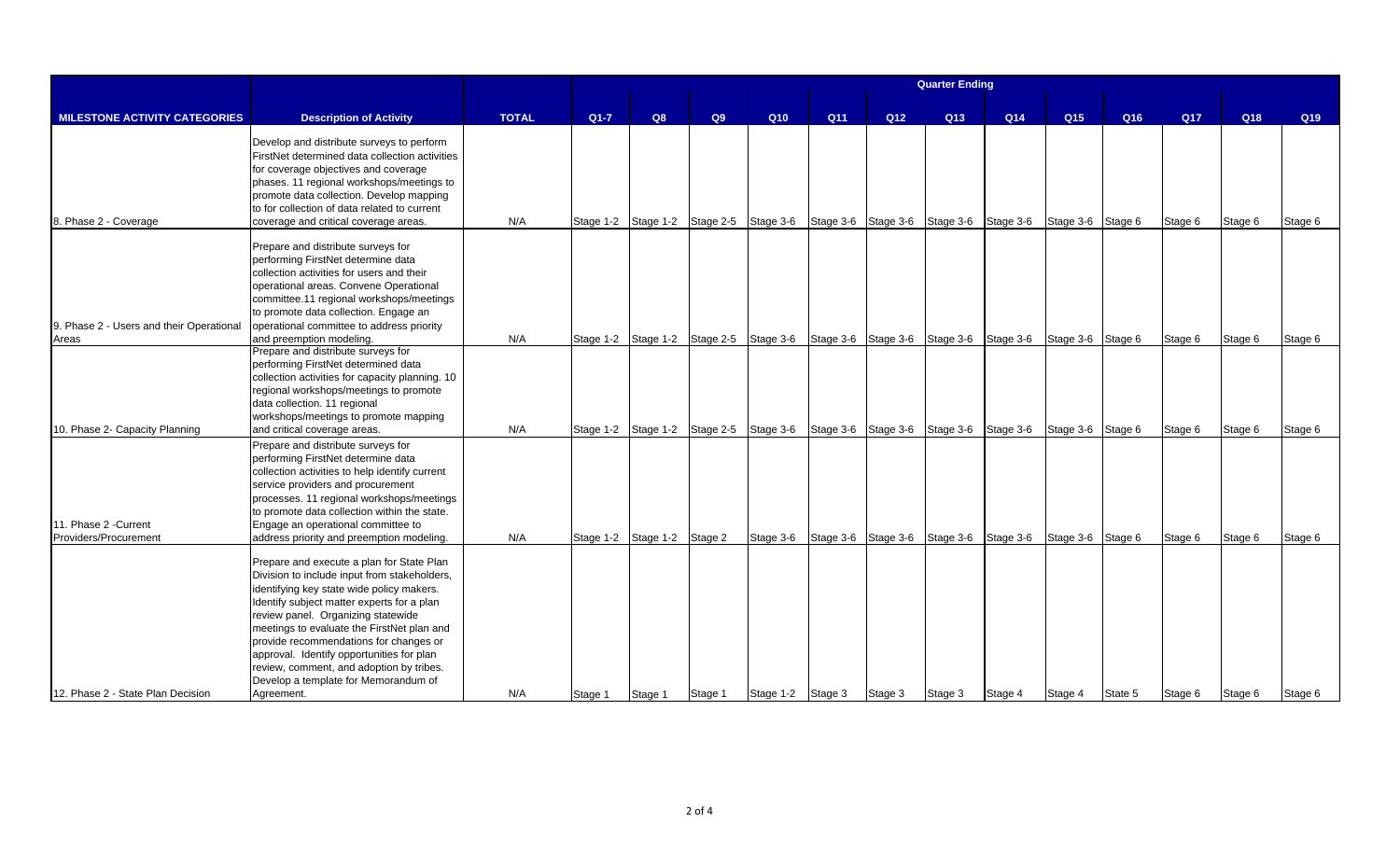|                               |                         |              |        |    |    |     |                 |     | <b>Quarter Ending</b> |     |     |     |            |     |     |
|-------------------------------|-------------------------|--------------|--------|----|----|-----|-----------------|-----|-----------------------|-----|-----|-----|------------|-----|-----|
|                               |                         |              |        |    |    |     |                 |     |                       |     |     |     |            |     |     |
| MILESTONE ACTIVITY CATEGORIES | Description of Activity | <b>TOTAL</b> | $Q1-7$ | Q8 | Q9 | Q10 | Q <sub>11</sub> | Q12 | Q13                   | Q14 | Q15 | Q16 | <b>Q17</b> | Q18 | Q19 |

According to the Paperwork Reduction Act, as amended, no persons are required to respond to a collection of information unless it displays a valid OMB Control Number. The valid OMB control number for this information colle information, including suggestions for reducing this burden, to Michael Dame, Director, State and Local Implementation Grant Program, Office of Public Safety Communications, National Telecommunications and Information Admi 7324, Washington, D.C. 20230.